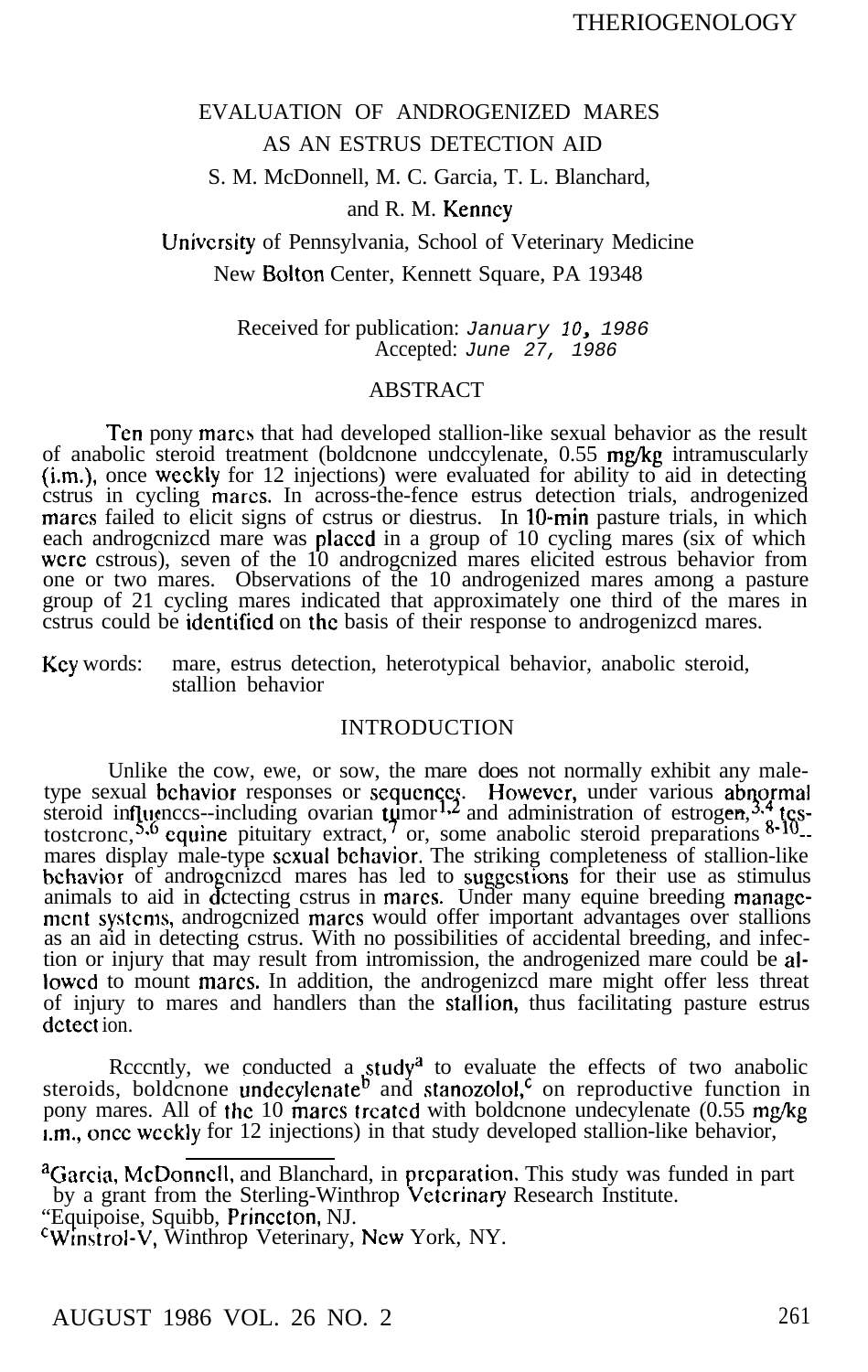including herding, elimination/marking, olfactory investigation, flehmen, mounting, and thrusting responses.  $11$  These stallion-like responses were displayed in appropriate precopulatory and copulatory sequences. Within the pasture band, the androgenized mares seemed to assume the sociosexual role of a stallion, apparently being perceived as males by each other and the nonandrogenized herdmates. some variation among individuals and over time in the intensity and frequency of stallion-like behavior, all boldenone-treated mares displayed a full complement of heterotypical responses and sequences. The stallion-like behavior emerged within 2 wk after treatments started, continued throughout the 12 wk of treatment, and remained until the study was terminated 10 wk after the treatments ended. The experiments and field observations reported in this paper were conducted within the context of this anabolic steroid study. They were designed to evaluate the ability of these androgenized intact pony marcs to detect estrus in the nonandrogenized cycling mares in the same study.

# MATERIALS AND METHODS

# Subjects

The anabolic steroid study involved 33 mixed-breed pony mares, ages 3 to 16 yr, acquired at local auction. Each mare was assigned to one of three treatment groups: boldenone undecylenate (0.55 mg/kg i.m. once weekly for 12 injections), stanozolol (0.55 mg/kg i.m. once weekly for 12 injections) and saline control (equivalent volume and schedule). Initially, each treatment group comprised 11 mares; however, one boldenone-treated mare was lost to the study. The mares were maintained as a herd on 10 acres of pasture with shelter from December 1984 through June 1985. Supplemental hay, grain, and salt-mineral blocks were provided. For that project, mares were gathered into a holding pen and individually handled from three to seven times weekly for rectal palpation, blood sampling, and estrus detection with a pony stallion. In addition, the anabolic steroid project required occasional separation (10 to 30 min, approximately once weekly) of subgroups for obcasional separation (10 to 30 min, approximately once weekly) of subgroups for observation and tests of sociosexual and dominance behavior. During Wk 12 of treatment, the following three expcrimcnts were conducted.

# Experiment 1

The purpose of Experiment 1 was to evaluate the potential of androgenized mares to aid in across-the-fence detection of  $\text{cstrus}^{12}$  by comparing estrus detection findings using an androgenized mare to those using a pony stallion. One androgenized mare that had been showing intense stallion-like behavior during the three observation periods in the week preceding this experiment was selected. The remaining 31 mares were each subjected to two estrus detection trials, one with the androgenized mare and one with a pony stallion. Each estrus detection trial consisted of placin a cycling mare in a small pen (4 m x 4 m, formed of 5-rail tubular steel farm gates) adjacent to a similar pen holding either the androgenized mare or the pony stallion. After 1 min, two experienced observers recorded independent determinations of "in estrus" or "not in estrus" based on responses of,\he two animals, as recommended for routine estrus detection on breeding farms.<sup>14</sup> Comments on the interaction of the two animals were also recorded. In addition, all tests were video recorded for later review. To control for possible effects of the order or time of day, the mares to be tested were separated into two groups of approximately equal size and placed in holding pens with hay and water provided. During the morning session, mares from one group were tested with the stallion;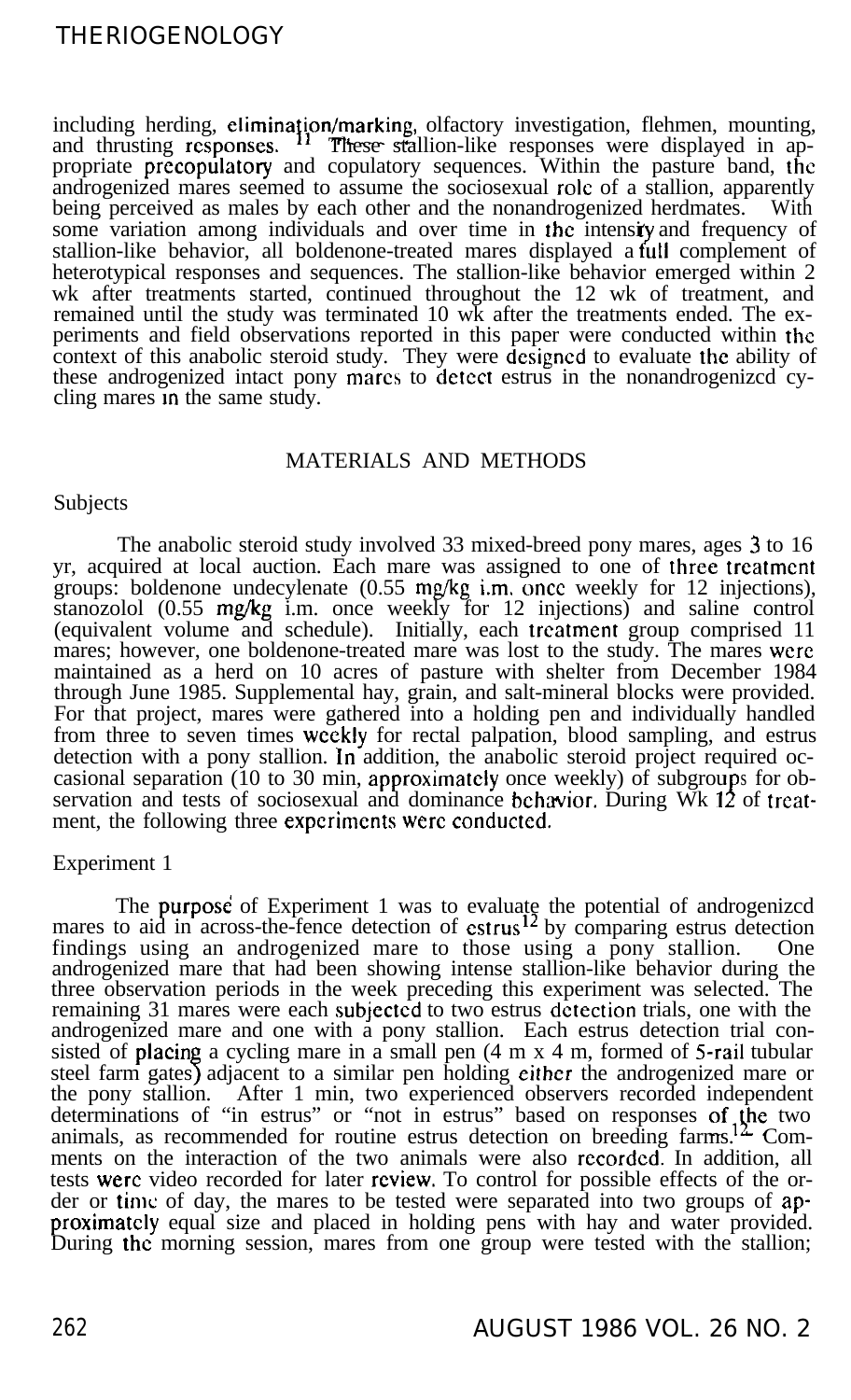then the remainder of the mares were tested with the androgenized mare. During the afternoon session, these mares wcrc tested with the stallion; then the first group was tested with the androgenized mare. Within a group, mares were tested in the order in which they could be caught from the holding pen.

#### Experiment 2

The purpose of Experiment 2 was to evaluate the ability of each of the 10 androgenized mares to aid in detecting estrus in an across-the-fence estrus detection arrangement. The 10 androgcnized mares and two control mares, one known to be estrous and another known to be diestrous based on daily exposure to a pony stallion, were removed from the herd and placed in separate holding pens. Estrus detection trials were conducted as described in Experiment 1. Each androgenized mare served as a stallion-like stimulus for sequential I-min estrus detection trials for each stimulus mare. The order of presentation of the estrous and diestrous stimulus mares to the androgenized mares was alternated. The androgenized mares were selected in the order in which they could be caught from the holding pen.

#### Experiment 3

The purpose of Experiment 3 was to evaluate the ability of androgenized mares to aid in detecting cstrus when placed among mares in a paddock. Eleven cycling mares from the project (control group) were separated from the pasture herd and placed in a small paddock (8 m x 30 m). The 10 androgenized mares were also separated from the herd and placed in a holding pen. In the order in which they could be caught from the holding pen, each androgcnized mare was placed for a period of 10 min in the pen with the cycling mares. Based on the behavioral interactions of each animal, two experienced observers independently made determinations of "in estrus," "not in estrus," or "unable to determine" for each cycling mare. Trials were video recorded. Immediately following Experiment 3, the cycling mares were individually checked for estrus with a pony stallion to determine "true" condition for comparrson with results of Experiment 3.

#### Field Observations

To evaluate field sexual behavior of these androgenized mares, a series of four weekly 30-min focal-animal observation sessions of the pasture herd were conducted during the second through fifth week after treatment had stopped. The frequency and temporal relationship of all male-type and female-type sexual responses and the identity of the individuals involved were recorded.

### RESULTS

#### Experiment 1

In the across-the-fence estrus detection trials, 13 mares exhibited cstrus in response to the stallion. In response to the androgcnized mare, only one mare exhibited estrus. Review of observers' comments and the video record indicated that the remaining 30 mares had no interaction with the androgenized mare that indicated estrus or diestrus. Among the 18 mares that were determined to be nonestrous with the stallion, eight mares exhibited diestrous behavior, and only seven mares failed to interact.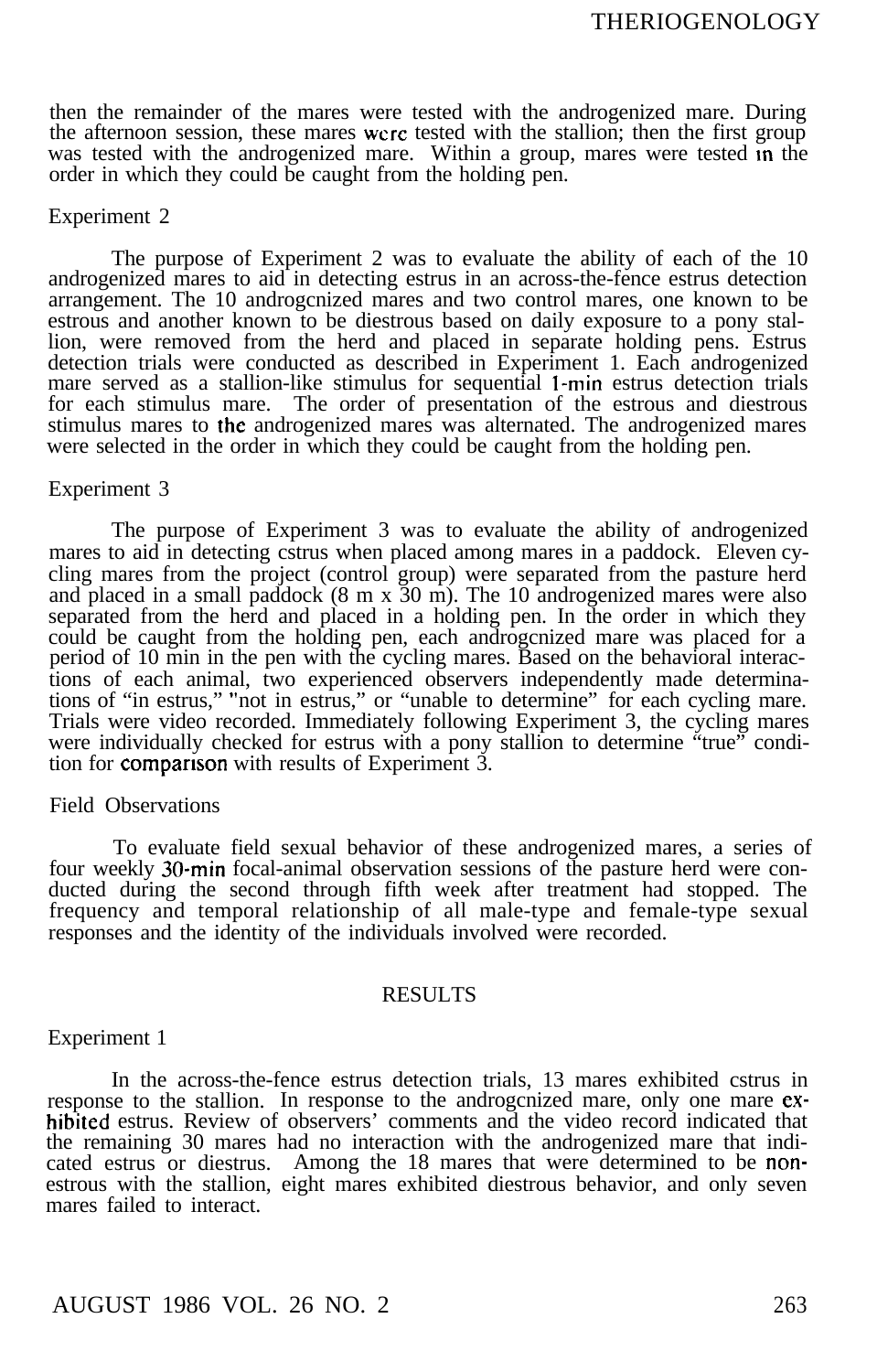# Experiment 2

Eight of the 10 androgenized mares failed to elicit any behavioral reaction from cither mare. Of the remaining two androgenized mares, one elicited estrous behavior from the estrous mare but had no interaction with the diestrous mare, while the other elicited diestrous behavior from the dicstrous mare and had no interaction with the estrous mare.

### Experiment 3

Estrus detection with the pony stallion indicated that six of the 11 cycling mares were in estrus on the day of Experiment 3. In the simulated pasture estrus detection arrangement, four of the 10 androgenizcd mares elicited estrous behavior from one mare, and three other androgcnized mares elicited estrous behavior from two mares during the 10-min trial. All other cycling mares were recorded as "unable to determine," in all cases because of no interaction with the androgenizcd mare. Five of the androgenized mares mounted cycling mares, with a range of two to five mounts in 10 min.

#### Field Observations

On each observation day, approximately 12 of the 21 nonandrogenized mares in the pasture herd wcre in estrus (based on individual estrus detection with a stallion). A mean of  $36\%$  of the estrous mares were identified on the basis of behavioral interaction with any of the 10 androgenized mares. In addition, on two of the four observation days, two and three mares that had not shown estrous behavior when exposed to the stallion exhibited clear estrous response to an androgenized mare. A mean of 8.75 androgenizcd mares showed male-type behavior and a mean of two androgcnized mares mounted during the 30-min observations.

# DISCUSSION

Results of the across-the-fence cstrus dctc.clion trials of Experiments 1 and 2 indicated that an androgenized mare would not be a useful substitute for a stallion. Most interactions were characterized as indifferent. Therefore, these androgenized mares failed to elicit estrous as well as nonestrous responses. A clear indication of diestrus is often useful information when following the reproductive cycle of mares.

Results of paddock estrus detection trials of Experiment 3, together with subsequent field observations, suggested to us that androgenizcd mares may be most useful for pasture estrus detection. Although all march in cstrus wcrc not identified during the 10-min trials, results seem comparable to what has been found under similar situations with stallions. During trials in which each of three pony stallions was introduced into a group of 10 mares, about one third of the mares in estrus  $ex$ hibitcd estrous behavior and approximately one fourth were mounted during the first 10 min. In another study of pasture breeding,  $13$  pony stallions introduced into groups of 20 mares for 3-h sessions every 2 d bred an average of 3.7 times per session. Comparison of the behavior of stallions in these two studies with behavior of these androgenized mares suggests that mounting may bc more frequent among androgenized mares than stallions. In a report of the effects of testosterone propionate treatment on sexual behavior of four intact mares,<sup>5</sup> it was noted that

d McDonnell, unpublished observations.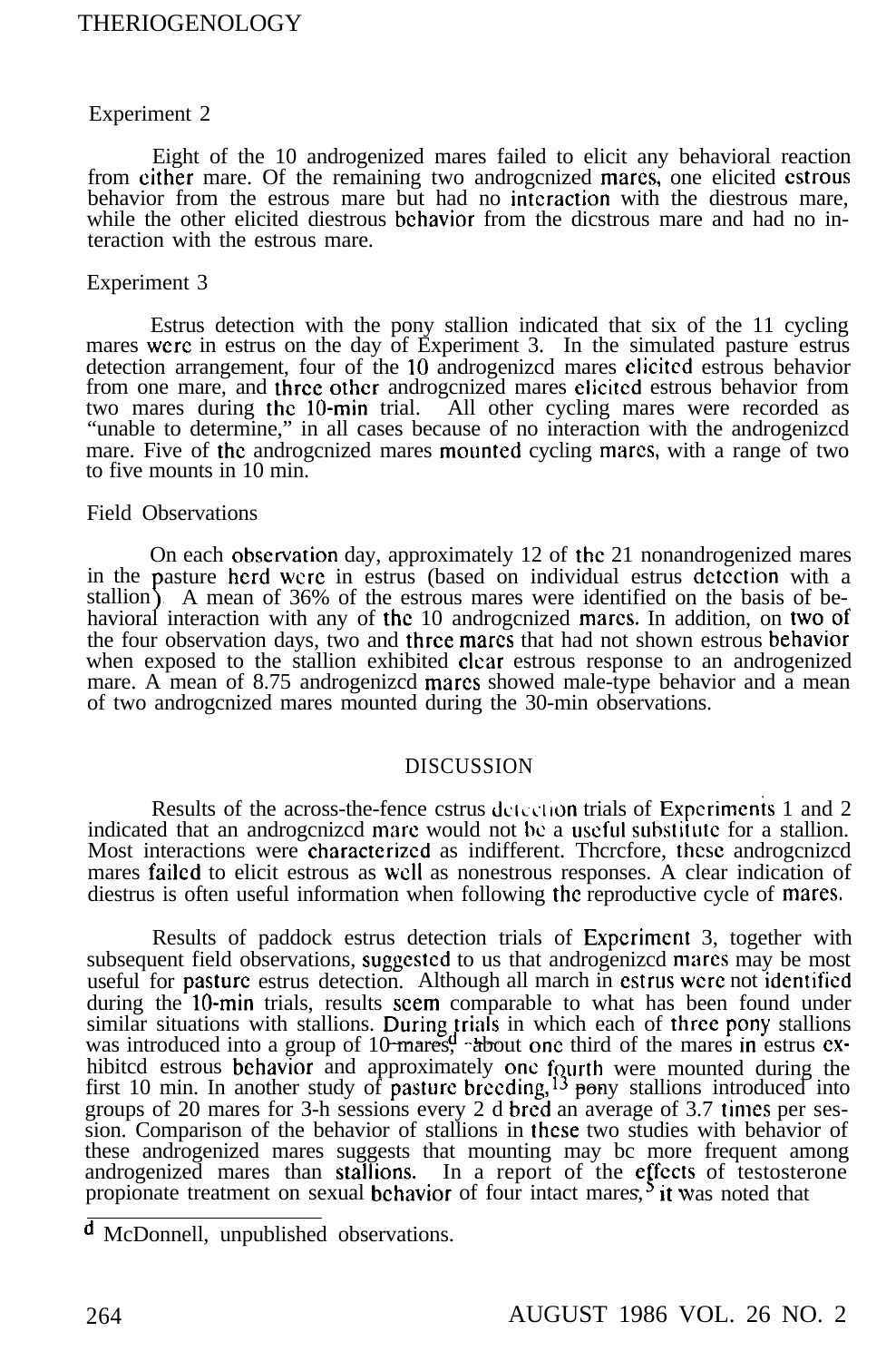treated mares, when placed in a small pen with an estrous mare, mounted more frequently than did a stallion under the same conditions. This difference may be related to a mare's inability to ejaculate and resultant absence of a postejaculatory refractory period.

The androgcnizcd mare may be most useful in pasture estrus detection if a system for marking, such as is used with cattle and sheep, were to bc developed. For cxamplc, marking dcviccs attached to the androgenized mare's forelegs above the knees could be employed to label mares that arc mounted. Conceivably, such a system might distinguish mares that stand for mounting from those that move away.

Several important questions concerning the use of androgenized mares as an aid in estrus detection remain to be answered. First, our experimental population of mares does not reprcscnt what would be a practical grouping of marts. Under more practical conditions, of perhaps one or two androgenized mares among 10 to 20 marts in a pasture, very diffcrcnt behavior might occur, with more or less satisfactory results. In field observations, WC saw considerable chasing and herding of mares. Such behavior would bc undesirable in most brood mare bands. Again, this behavior may have been the result of the competitive presence of so many maletype animals and may not have occurred if fewer androgenized mares were present. If a single androgcmzcd mare also exhibited such undesirable aggressive and herding behavior, perrodic introduction of an androgcnized mare into a pasture might be a useful alternative to continuous exposure

Pasture cstrus detection with a mare would offer some farms many advantages over existing methods. In additionto those advantages mentioned in the introduction, we found that under field conditions identifying mares in estrus was facilitated by a fuller range of responses indicating estrus. Mares were able to exhibit approach and following behavior as described by 'Asa.<sup>4</sup> Yas a result, mares did not have to interact directly with the male-type stimulus animal to signal estrus. The androgenized mares and mares in estrus tended to form a sexually active group that was easily recognized. Sexual interaction of a pair appeared to elicit estrous that was **easily** recognized

In summary, the androgenized mare did not appear to be an **accep**table substitute for a **stallion** in across-the-fence individual estrus detection. **The** pasture further study to determine performance under various farm conditions and usefulperformance of androgenized mares under these experimental conditions suggest ness of a marking system.

### **REFERENCES**

- 1. Fretz, P.B. Behavioral virilization in a brood mare. *Appl. Anim. Ethel. 3:277-280* (1977).
- 2. Stabcnfcldt, G.H., Hughes, J.P., Kennedy, P., Mcagher, D.M. and Neely, D.P. Clinical findings,pathologicaI changes and cndocrinological secretory patterns in mares with ovarian tumours. J. *Reprod. Fertif. Suppf. 27:277-285* (1979).
- 3. Azzie, M.A.J. Some clinical observations of the effect of an implant of oestradiol benzoate in brood marcs. **J.** Reprod. Fertil. Suppl. 23:303-306 (1975).
- 4. Nishikawa, Y. *Studies on Reproduction in Horses.* Shiba Tamuracho Minatoku, Tokyo 1959, pp. 93-100.